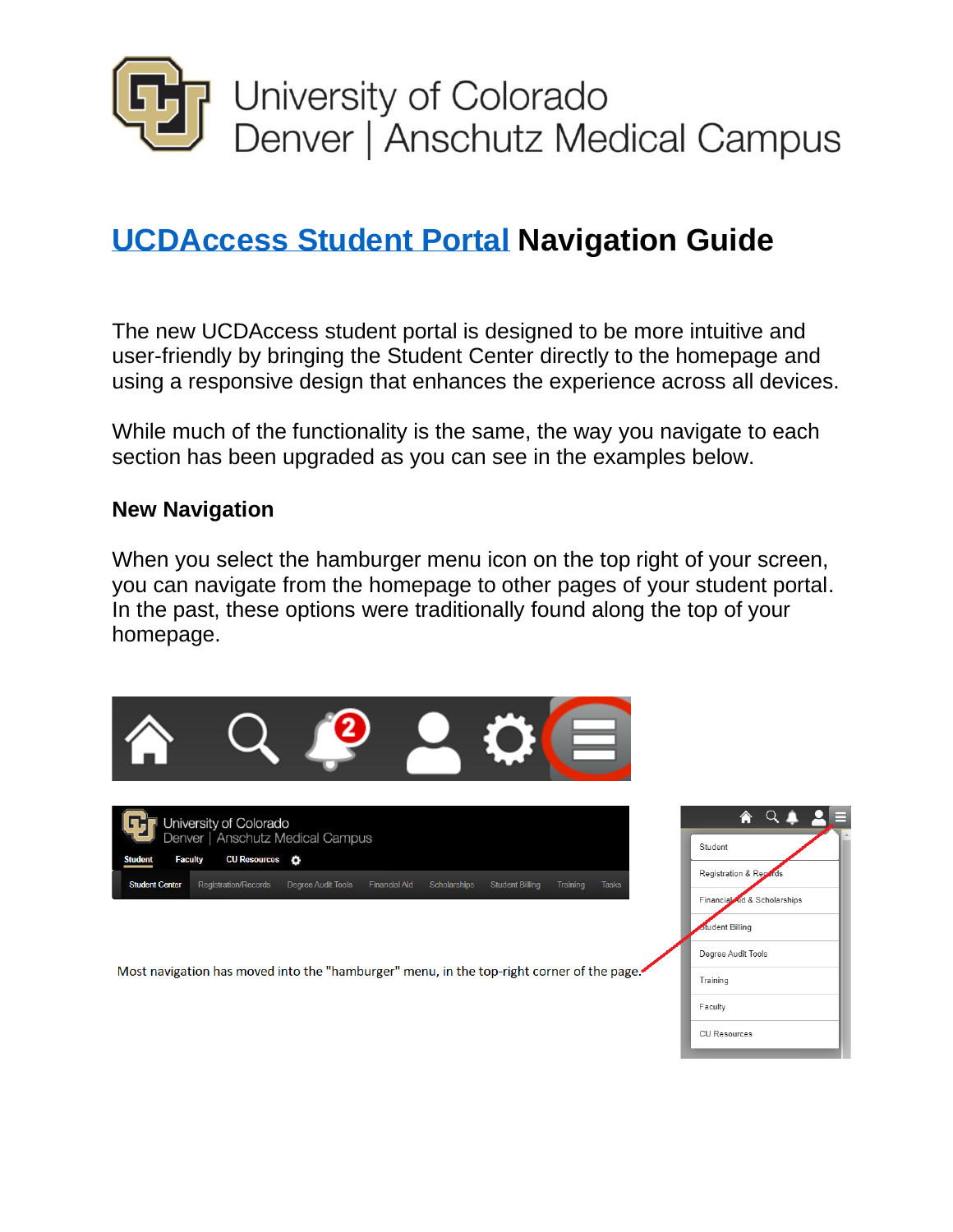



### **New Default Homepage Option for Student Employees and Employees Who Are Also Students**

There is a new default homepage option that applies only to student employees or employees who are also students. By selecting the gear icon at the top of your screen, you can choose whether to set your default login page to your student or employee portal.



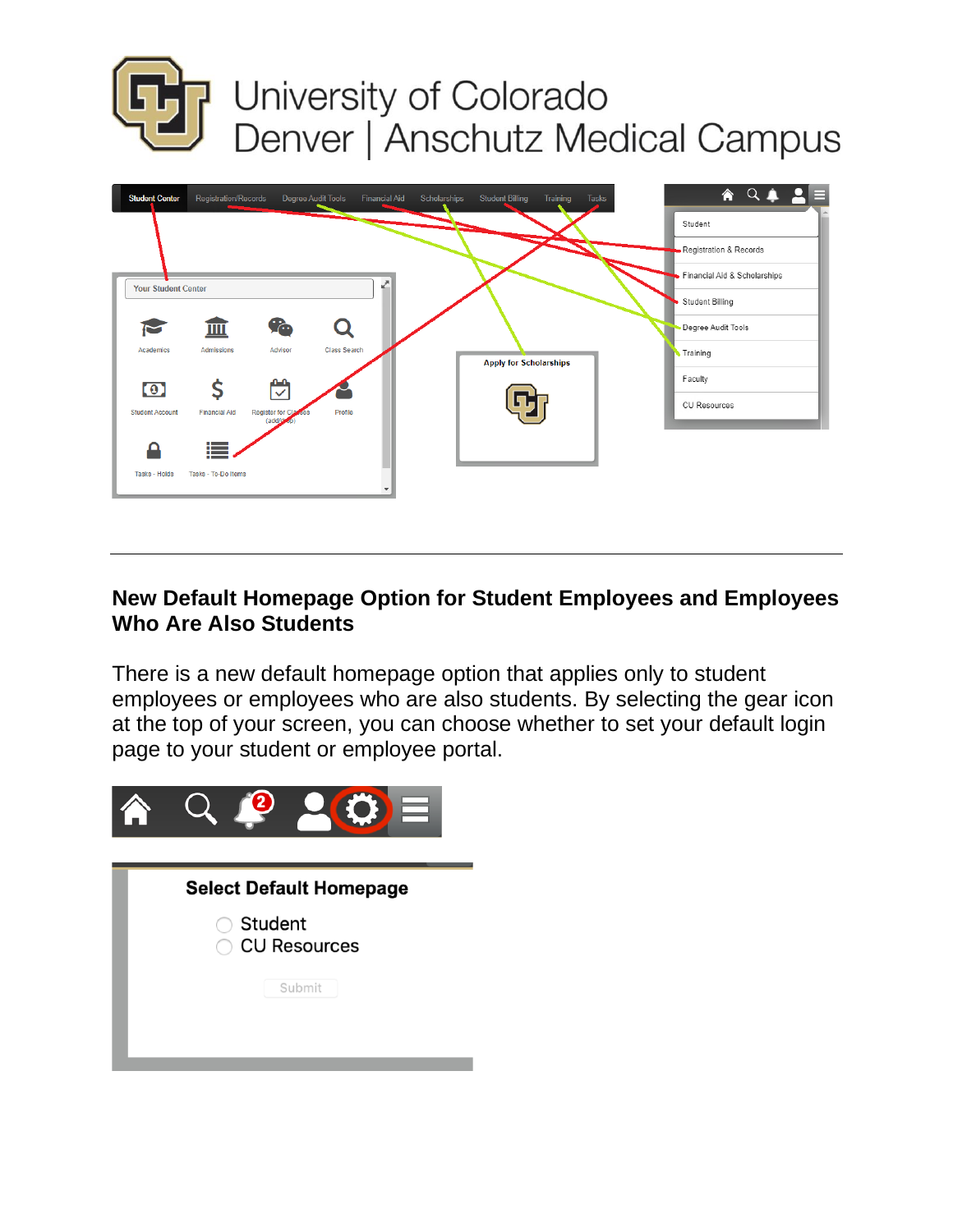

### **New Student Profile**

The new student profile section of the portal can be accessed by selecting the person icon at the top of your screen. Here you can find information including your student ID, advisor information, enrollment dates/times for each semester, and even a link to the OIT Service Desk for help with any access issues you may encounter. This is also where you will sign out of your portal which is an important step, especially if you're using a shared or public computer.

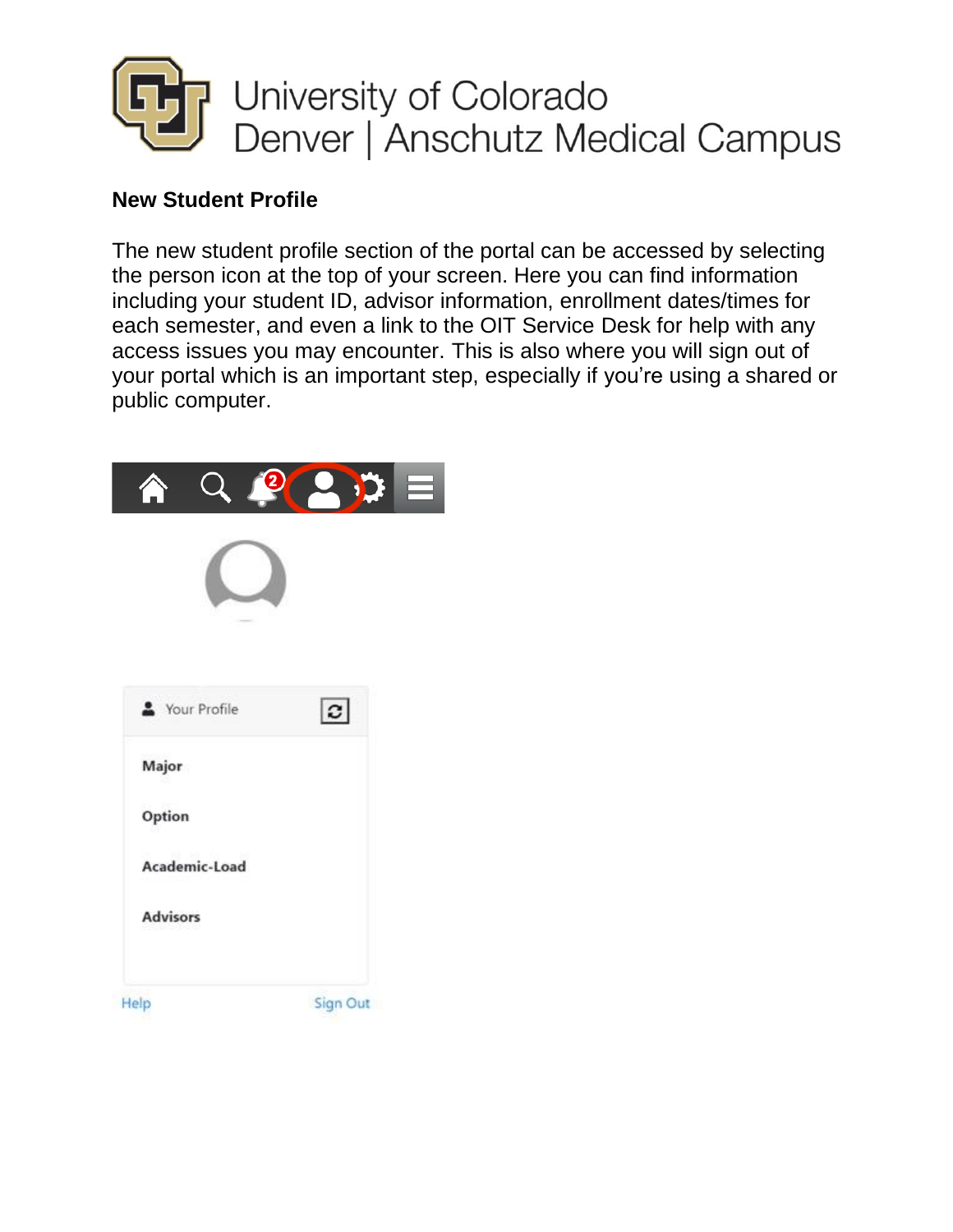

### **New Search Feature**

By selecting the magnifying glass icon on the top of your screen, you can now search for specific areas of the student portal using keywords and phrases.



### **Return to the Homepage**

By selecting the home icon on the top of your screen, you can quickly navigate back to your student portal homepage.



### **New Appointment Center**

By selecting the Make an Appointment tile on your student portal homepage, you can now schedule appointments with various staff across the university, including your advisor.

#### **Make an Appointment**

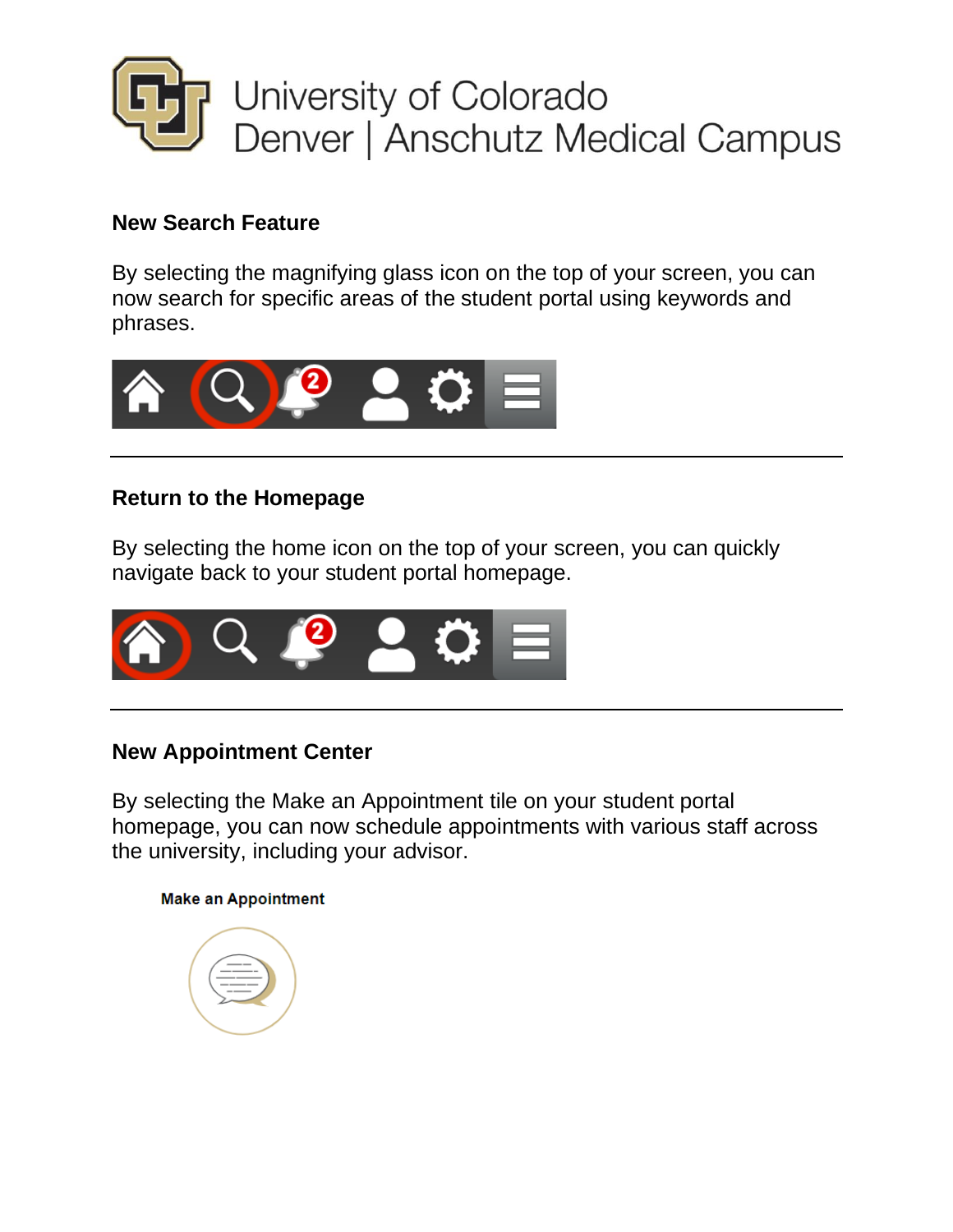

### **New Dynamic Bill and Balance Information**

You can now view real-time balance information directly from your student portal homepage. Just click on View/Pay Your Bill and you will go directly to the payment center.

**View and Pay Your Bill** 



### **New Quick Links Section**

There is a new Quick Links tile on your student portal homepage that allows you to seamlessly navigate between other university digital platforms such as Webmail and Canvas.